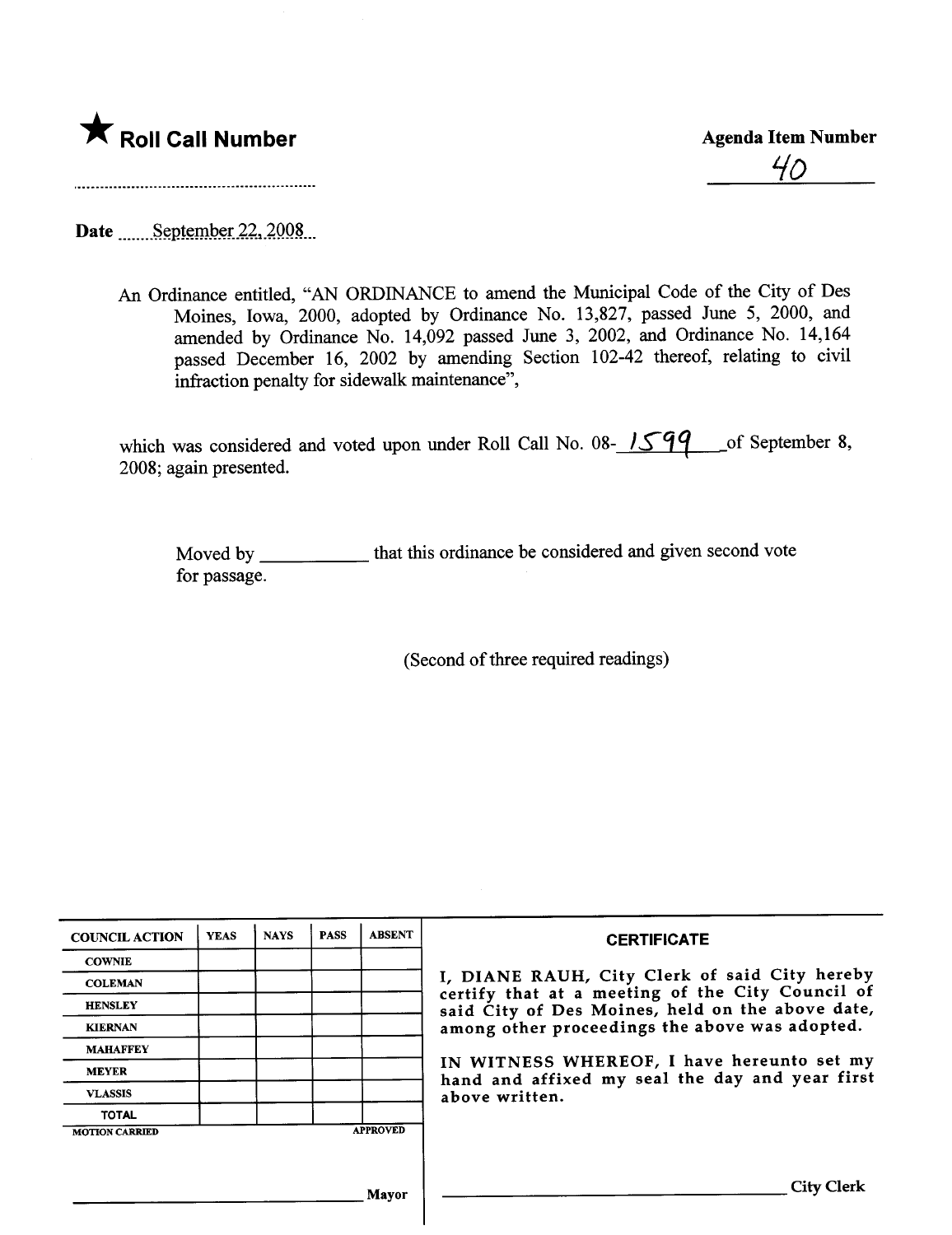Date <u>Sept. 8, 2008</u> Agenda Item

ORDINANCE NO.  $\frac{1}{\sqrt{3}}$  Foll Call # 0 8-1599

AN ORDINANCE to amend the Municipal Code of the City of Des Moines, Iowa, 2000, adopted by Ordinance No. 13,827, passed June 5, 2000, and amended by Ordinance No. 14,092 passed June 3, 2002, and Ordinance No. 14,164 passed December 16, 2002 by amending Section 102-42 thereof, relating to civil infraction penalty for sidewalk maintenance.

Be It Ordained by the City Council of the City of Des Moines, Iowa:

Section 1. That the Municipal Code of the City of Des Moines, Iowa, 2000, adopted by Ordinance No. 13,827, passed June 5, 2000, and amended by Ordinance No. 14,092 passed June 3, 2002, and Ordinance No. 14,164 passed December 16, 2002 is hereby amended by amending Section 102-42 relating to civil infraction penalty for sidewalk maintenance, as follows:

## Sec. 102 -42. Maintenance.

- (a) The owner of any property abutting a public sidewalk shall maintain the sidewalk in a safe condition, in a state of good repair, and free from defects. The abutting property owner may be liable for damages caused by failure to maintain the sidewalk.
- (b) In the sole discretion of the director of public works and if funds and personnel are available for the same, the Public Works Department may, but is not required to, conduct voluntary inspections of city sidewalks to assure that the owners of property abutting sidewalks are complying with the maintenance requirements imposed above.
- (c) If, through voluntary inspection or otherwise, it comes to the attention of the director of public works that an owner of property abutting a sidewalk is not complying with the maintenance requirements imposed above, then the director shall cause to be served upon the property owner, by certified mail at the property owner's last known address as shown by the records of the county auditor, notice that if the property owner does not cure the defects in the sidewalk within ninety